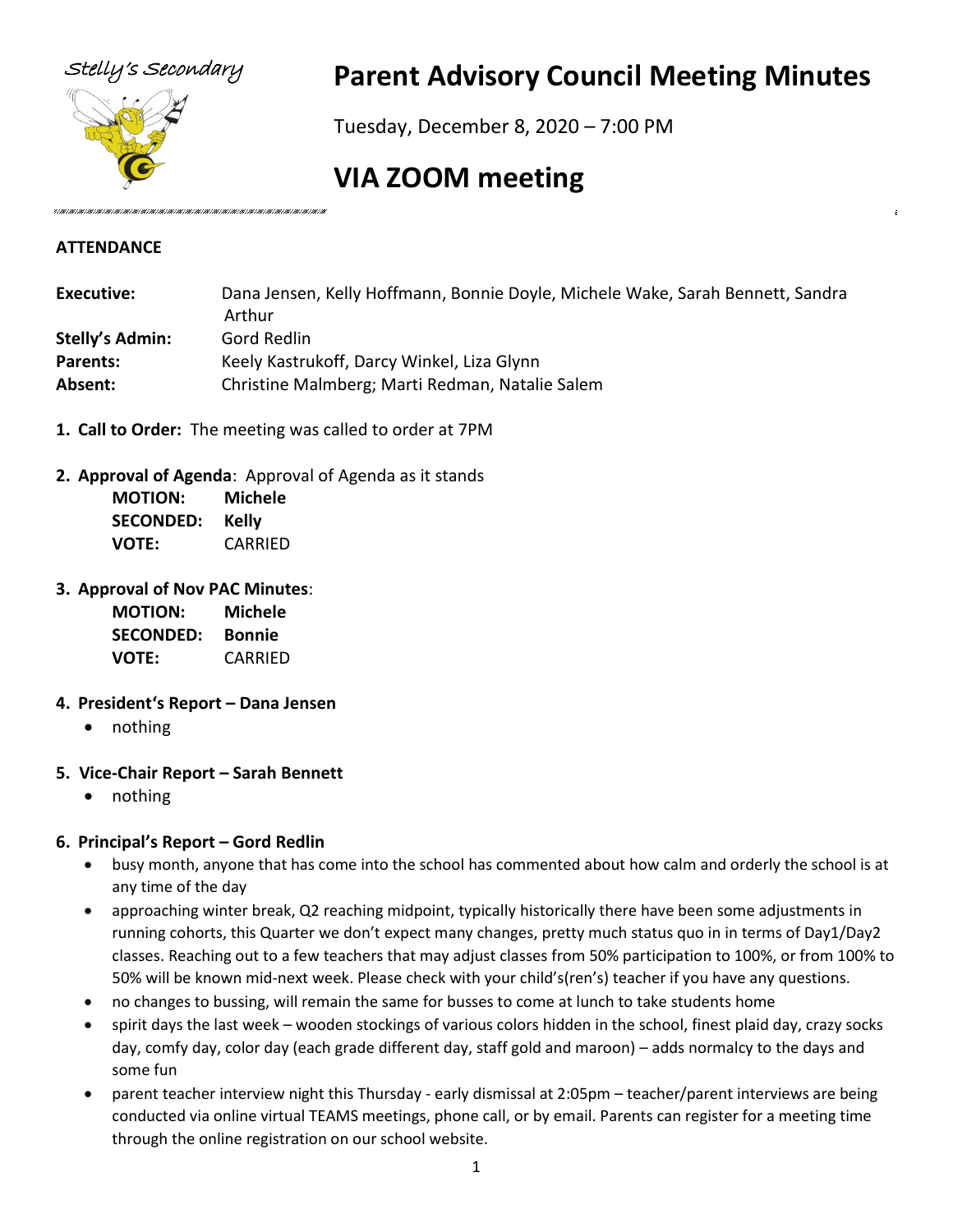- After grad group meeting Wednesday night again at 6:30pm join in! <https://join.skype.com/Nu1fWfJecLEf>
- PHO made a number of new restrictions very little change for the schools, most confusing to explain, lots of questions why school is continuing – school are the number 1 safest worksite at this time – no real change except for one – that is now every staff member must sign in on a daily basis (custodians, EAs, CUPE staff, administrators), to ensure they have checked the health guidelines, this adds another layer of safety precaution to make sure folks are not coming into school with symptoms
- Days of teaching and days of learning Gord noticed last Friday afternoon 15 minutes before end of day that staff and kids were engaged in their learning, he followed up by sending an email to staff as a reminder that everyone is doing so well – very impressive the focus and full engagement of all classes at the end of the day, at the end of the week, leading up to winter break…especially during these COVID times!
- Food hamper drive going on now until December 14<sup>th</sup>, lots of direction to ensure COVID safe distribution to families in the neighbourhood
- Q1 went well smaller classes could be a factor in how there was a big improvement in overall success rate
- Some more requests for PAC funds discussed below under Treasurer report
- Last day for Christmas break is Dec  $18<sup>th</sup>$  and we are running a traditional breakfast for every student in the school, there will be teachers and elves, Santa and Mrs. Claus, all food cooked and packaged and individually wrapped, available in the main foyer following PHO guidelines and social distancing with the tables and line ups, there will be music, festivities – recommend all student attend and come early for pancakes, sausage, bacon, orange juice and to have some fun
- Tail end of last block on Dec  $18<sup>th</sup>$  there will be an hour video presentation of staff performing at their finest don't miss it!
- Day for release of band performance there will be an update on website/next newsletter for release of video/where to watch the launch – they have all been practicing so hard and you don't want to miss this!
- Looking to do a video production/compilation/show case of all the school subject areas to be distributed as a lead-up to the release of our latest online course guide as we prepare for course selection for next year.
- Bonnie question/survey at end of year for feedback on how this year goes, discussion for next year and moving ahead with planning, not sure where we will land, with two courses per quarter or try to do something similar to other schools, will survey parents on input
- Dana thank you to Gord and staff for assistance with recent adjustments to schedule for students much appreciated!

### **7. COPACS Report – Bonnie Doyle**

- November, guest speaker, Ryan sees health and safety in district
- Conversation about earthquake responsibility and reports to school, teachers to ensure they understand the plan. Parents helped develop and organize supplies, which are needing to be updated. District will look at how to do the inventory
- Superintendent spoke how it looks returning to the old system
- CBC is being completely rebuilt, on schedule and on budget
- Any students with remote learning return with interim report card
- District feels they are in a good position for phase 3 if it falls into play
- Policy 1100 parent info night, discrepancy on where it falls, falls into administration guide now, it has been removed, and moved into procedures guide and remains the same
- Keating PAC holding childhood anxiety with Alison Rees recommended to share this information with Stelly's students/parents as a resourceful presentation

## **8. Canadian Parents for French (CPF) Report (provided to PAC after meeting) – Sandra Arthur**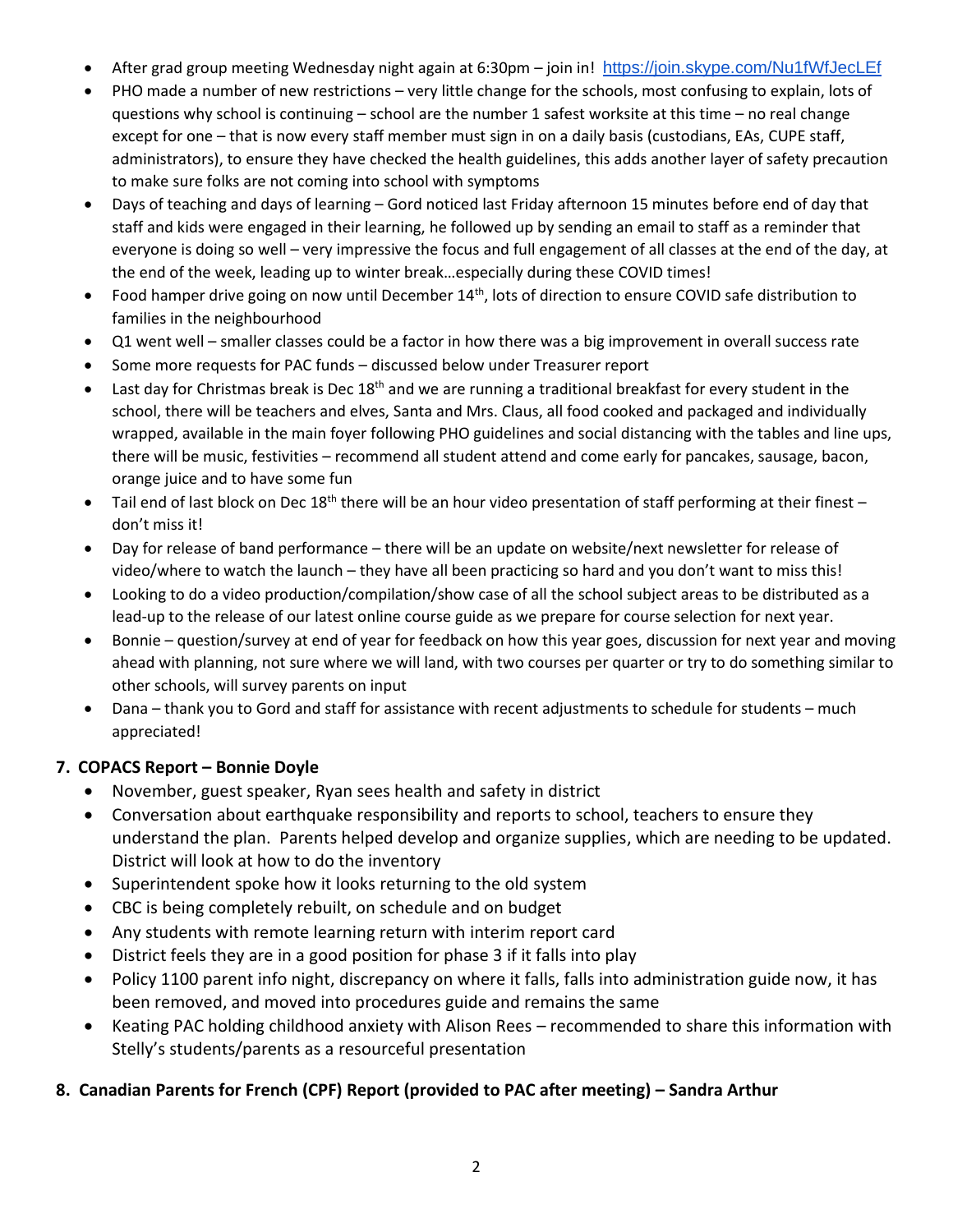- Offering free one-year membership to March 31, as of now CPF hit 10,000 members for CPF BC & Yukon, with 1,000 in Saanich – for everybody that joins, \$20 from Vancouver office – please state Saanich chapter when joining
- 15<sup>th</sup> and 17<sup>th</sup> of Dec live online holiday magic show, English and French, bilingual, 10am in morning, then again pre-recorded from 10<sup>th</sup>-23<sup>rd</sup> – Mrs. McFarland's husband (ex-Stelly's teacher) is the magician
- For any student leaving high school doing first year university non-refundable grant for \$3K they can apply
- Merci beaucoup to all of the Chapter volunteers for promoting this year's FREE Membership Drive and welcoming new families into the fold. In addition to the Tutoring Program, Members will soon have exclusive access to a members-only section of our new website (coming soon!), full of resources for students to assist in their learning.
- **[Bursaries for students!](https://cpf.cmail19.com/t/j-l-aththut-gouikrid-w/) [–](https://cpf.cmail19.com/t/j-l-aththut-gouikrid-yd/)** The federal government has established a new bursary program to encourage English-speaking students to pursue their post-secondary studies in French, and there are many available. To find out more, visit <https://acufc.ca/fslbursaries/>
- A FREE magic show for all CPF members young or old!



Join CPF BC & Yukon and bilingual magician Marc Tardif on **Dec. 15 and Dec. 17** for a magical morning show!

[Marc Tardif,](https://cpf.cmail19.com/t/j-l-aththut-gouikrid-t/) a magician familiar to many CPF Chapters, will be hosting two online shows during the last week of school before the holiday break. Members and classrooms are welcome to attend for free! Be sure to share the event on your social media pages too!

Can't make it for showtime? No worries! Marc is also offering a video recording to anyone who signs up for a ticket -- <https://form.jotform.com/cpfbcyuk/Holiday-Magic>

#### **9. Treasurer's Report - Kelly Hoffman**

- Gaming account
	- o Balance: \$ 22161.65
- General account
	- o Balance \$ 6401.41
- Right now, everything outstanding from last month's meeting
- Funding request for 3 outstanding ones all gaming not adjusted on this account, but we'll see it on January's statement

#### **10. Funding Requests**

#### **1. Forgotten lunch – Colin Montgomery**

Requesting \$500 (we've allotted \$1,000) – separate from breakfast program Gaming **MOTION:** Dana **SECONDED**: Michele **VOTE**: **Carried**

## **2. Gimbal for Camera – Mr. Hart**

Requesting \$600 Gaming **MOTION:** Liza